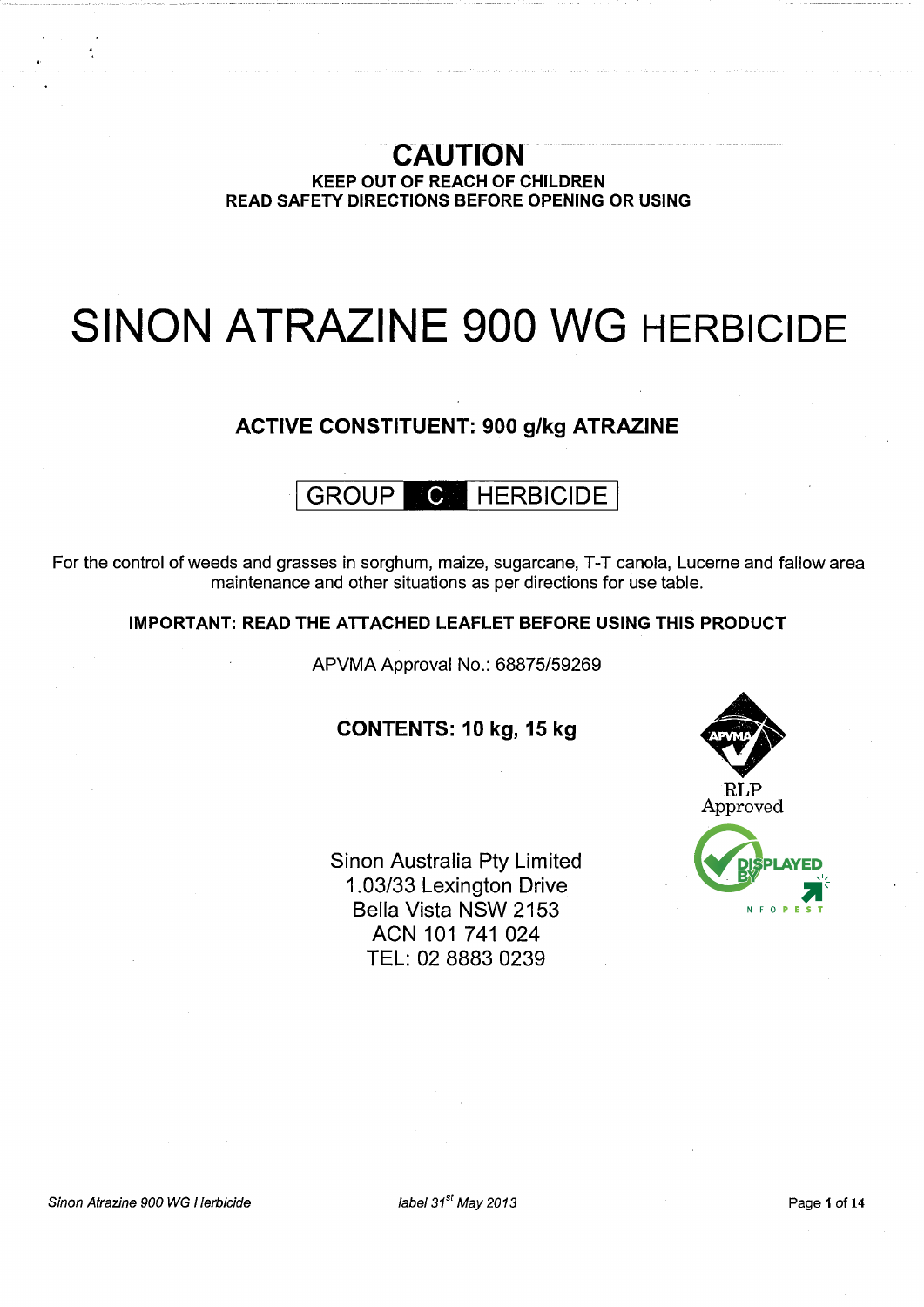# STORAGE AND DISPOSAL

Store in the closed, original container in a dry, cool, well ventilated area out of direct sunlight. Shake empty container into spray tank. Single rinse container before disposal. Add rinsings to spray tank. DO NOT dispose of undiluted chemicals on site. Puncture and bury empty containers in a local authority landfill. If no landfill is available, bury the container below 500mm in a disposal pit specifically marked and set up for the purpose clear of waterways, desirable vegetation and tree roots. Empty containers and product should not be burnt.

------------------ --- -- ------------ ---

#### SAFETY DIRECTIONS

Avoid contact with eyes and skin. Do not inhale dust or spray mist. When preparing the spray and using the prepared spray, wear cotton overalls buttoned to the neck and wrist ( or equivalent clothing) and a washable hat, and elbow length PVC gloves. After use and before eating, drinking or smoking, wash hands, arms and face thoroughly with soap and water. After each day's use wash gloves and contaminated clothing.

# FIRST AID

If poisoning occurs contact a doctor or Poisons Information Centre. (Phone Australia 131 126).

#### MATERIAL SAFETY DATA SHEET

For further information, refer to the Material Safety Data Sheet (MSDS) which is available from the supplier.

#### NOTICE TO BUYER

Seller warrants that the product conforms to its chemical description and is reasonably fit for the purpose stated on the label when used in accordance with directions under normal conditions of use. No warranty of merchantability for a particular purpose, express or implied, extends to the use of the product contrary to label instructions, or under abnormal conditions.

## APVMA Approval No: 68875/59269

#### BATCH No.

DOM:

| In a Transport Emergency | <b>SPECIALIST ADVICE</b> |
|--------------------------|--------------------------|
|                          |                          |
| Dial                     | IN EMERGENCY ONLY        |
|                          |                          |
| 000                      | 1800 033 111             |
|                          |                          |
| Police or Fire Brigade   | ALL HOURS AUSTRALIA WIDE |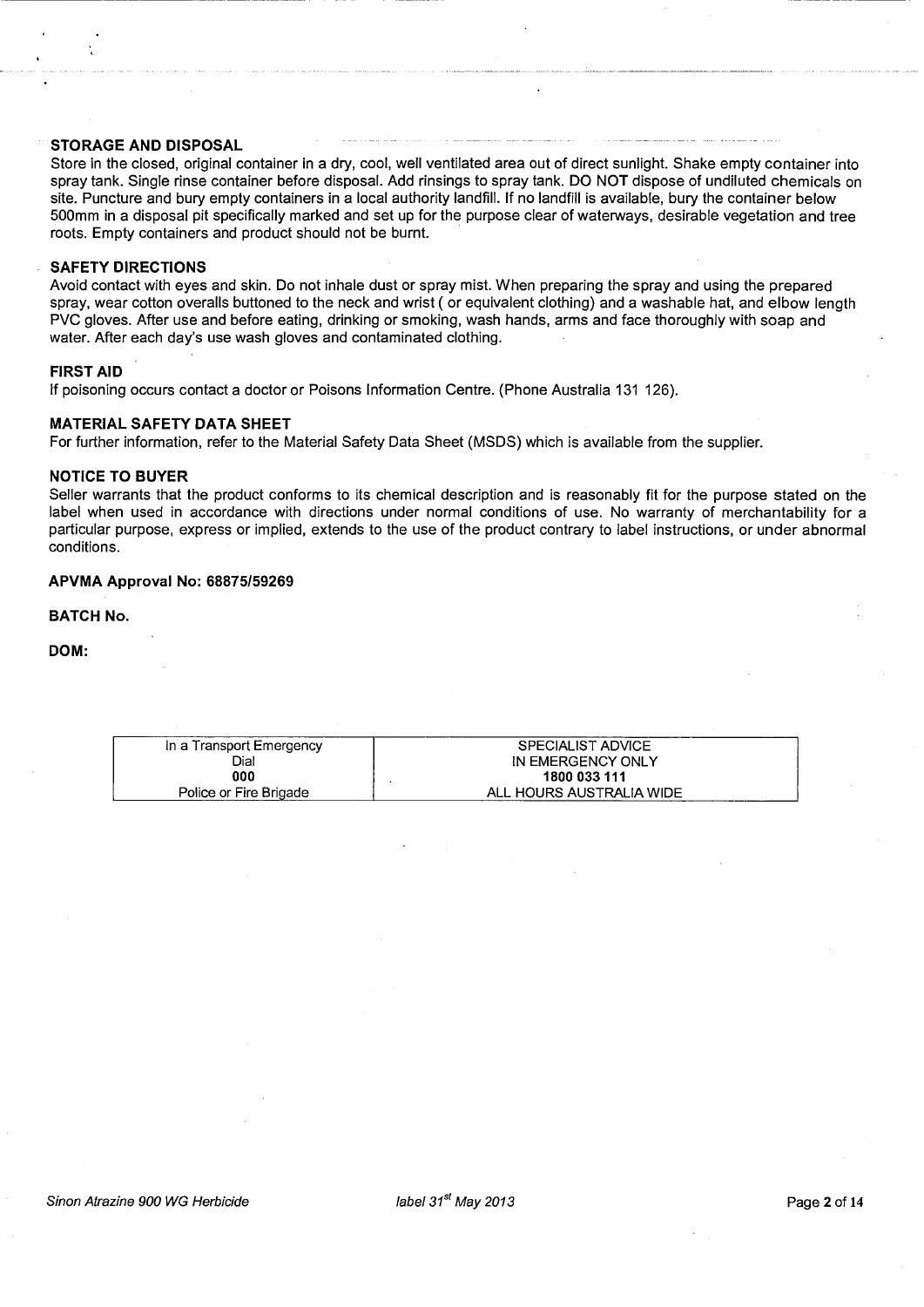# CAUTION KEEP OUT OF REACH OF CHILDREN READ SAFETY DIRECTIONS BEFORE OPENING OR USING

# SINON ATRAZINE 900 WG HERBICIDE

# ACTIVE CONSTITUENT: 900 g/kg ATRAZINE

# GROUP C HERBICIDE

For selective annual grass and broadleaf weed control as per the directions for use table

# IMPORTANT: READ THIS LEAFLET BEFORE USING THIS PRODUCT

APVMA Approval No.: 68875/59269

Sinon Australia Pty Limited 1.03/33 Lexington Drive Bella Vista NSW 2153 ACN 101 741 024 TEL: 02 8883 0239

Sinon Atrazine 900 WG Herbicide

 $\mu$ abel 31<sup>st</sup> May 2013 **Page 3 of 14**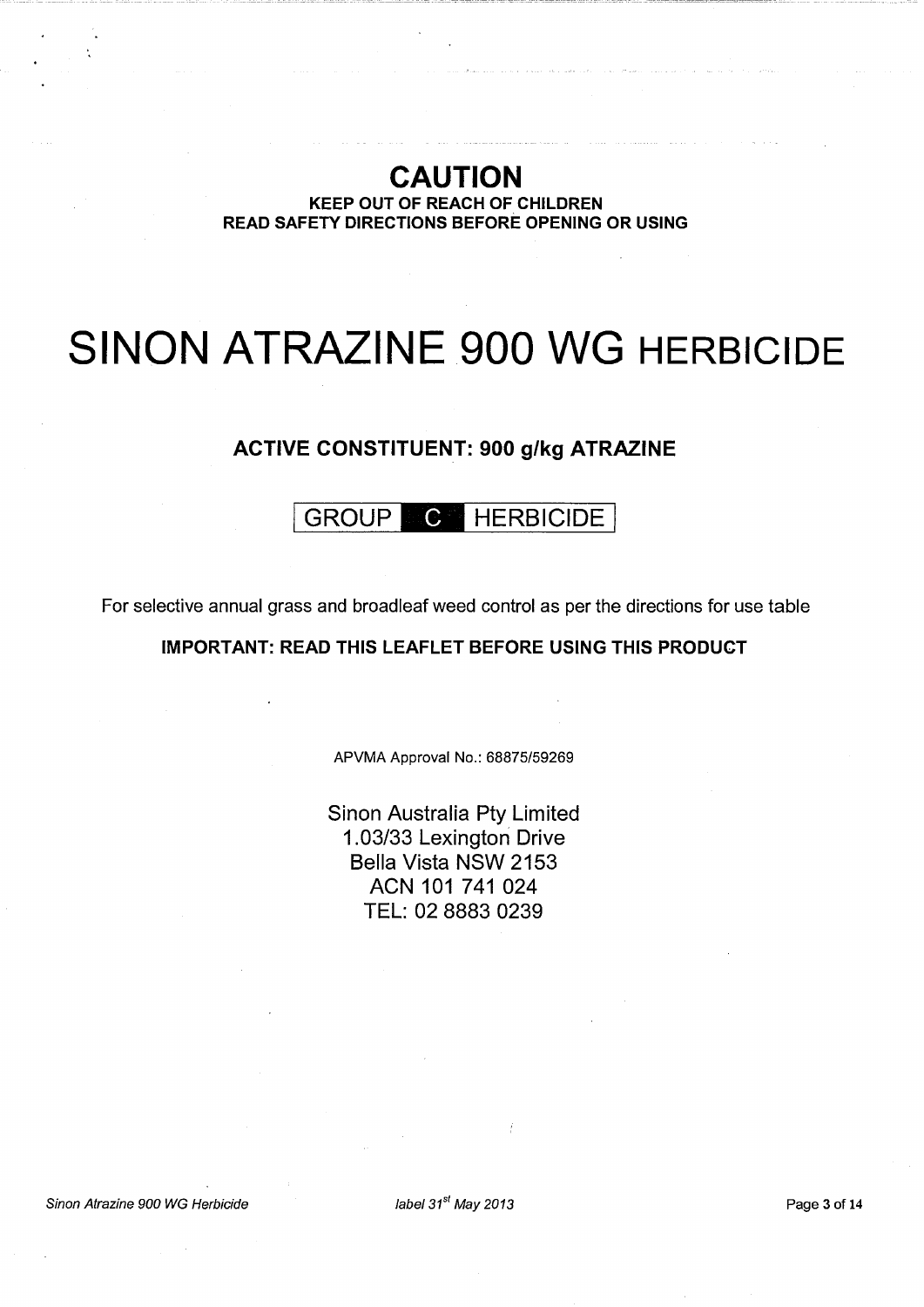## RESTRAINTS:

DO NOT use as a pre-emergent spray on light sandy soils.

DO NOT use on weeds over 4 cm tall.

DO NOT apply to waterlogged soil.

DO NOT apply if heavy rains or storms that are likely to cause surface run off are forecast within two days of application. DO NOT irrigate to the point of run off for at least two days after application.

DO NOT use a pre-emergence application in Sorghum, Broom Millet or Saccaline during the wet season in the northern irrigation areas of Western Australia.

n Canola: DO NOT use or apply this product post-emergence on raised beds or where furrows have been created in the soil for the purposes of holding or channeling water.

DO NOT apply this product to any drainage line. Drainage lines show evidence of the action of periodically flowing water (for example gravel, pebble, rock or sand bed, scour hole or nick point) and/or an incised channel at least 30 em deep. DO NOT handle, mix, apply or conduct testing operations in areas susceptible to run-off where drainage results in rapid entry into waterways, particularly where no specific and effective action has been taken to prevent run-off into waterways. These areas may include areas mounded perpendicular to the contour, roads, access tracks, snig tracks, and compacted log dumps.

SOIL MOISTURE: The product requires rainfall or irrigation to move it down through the soil into the weed root zone to make it effective. Sufficient rain or irrigation to thoroughly wet the soil through the weed zone should occur or be made within 10 days after spraying

| <b>Situation</b>                                                                                                 | <b>Weeds</b>                                                                                                                                                                                                                                                                                                                                                              | <b>States</b> | Rate                | <b>Critical Comments</b>                                                                                                                                                                                                                                                                                                                                                                                                                                                                                                                                                                                                                                                                                                                                                                                                                                                                                                         |
|------------------------------------------------------------------------------------------------------------------|---------------------------------------------------------------------------------------------------------------------------------------------------------------------------------------------------------------------------------------------------------------------------------------------------------------------------------------------------------------------------|---------------|---------------------|----------------------------------------------------------------------------------------------------------------------------------------------------------------------------------------------------------------------------------------------------------------------------------------------------------------------------------------------------------------------------------------------------------------------------------------------------------------------------------------------------------------------------------------------------------------------------------------------------------------------------------------------------------------------------------------------------------------------------------------------------------------------------------------------------------------------------------------------------------------------------------------------------------------------------------|
|                                                                                                                  | controlled                                                                                                                                                                                                                                                                                                                                                                |               |                     |                                                                                                                                                                                                                                                                                                                                                                                                                                                                                                                                                                                                                                                                                                                                                                                                                                                                                                                                  |
| Canola -<br>(Triazine<br>Tolerant<br>varieties only)<br>Pre-emergence<br>or post sowing<br>pre emergence<br>only | Capeweed,<br>Charlock,<br>Clover, Corn<br>Gromwell,<br>Doublegee,<br>Fumitories,<br>Geraniums,<br>Ivy-leaf,<br>Speedwell,<br>London<br>Rocket,<br>Mustards,<br>Turnips,<br>Paterson's<br>Curse,<br>Shepherd's<br>Purse, Silver<br>Grass<br>(Vulpia).<br>Suppression<br>of Annual<br>Ryegrass,<br>Barley Grass,<br><b>Brome</b><br>Grass, Wild<br>Oats and<br>Wild Radish. | All<br>states | 1.1 to 2.2<br>kg/ha | This use is subject to an Integrated Weed<br>Management Strategy for the use of triazine<br>herbicides in triazine tolerant (TT) canola.<br>See General Instructions: Integrated Weed<br>Management Strategy for TT-canola.<br>Further information should be obtained from the<br>Croplife website or a Sinon representative<br>before use of this product on TT canola.<br>Can be applied up to a week before sowing or<br>post- sowing pre-emergence (ideally<br>Incorporated by harrows). For best results,<br>apply to bare moist soil, either immediately<br>before seeding or as a pre- emergence<br>treatment at or within 7 days of planting.<br>Sufficient rainfall (20-30 mm) to wet the soil<br>through the weed root zone is necessary within<br>2-3 weeks of application. Application should not<br>be made to ridged or excessively cloddy soil.<br>When applied before seeding, incorporate to a<br>depth of 5 cm |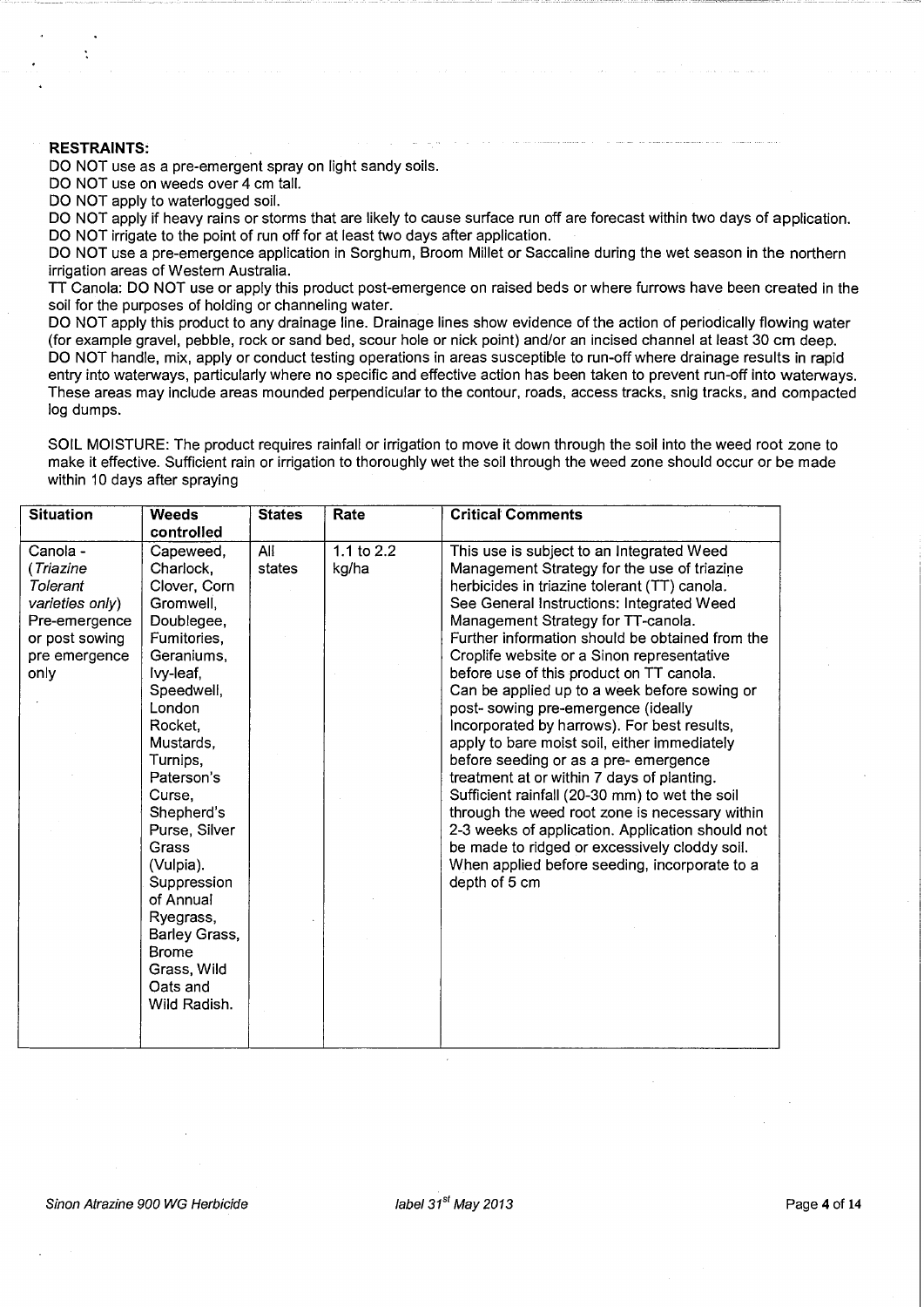| Canola -<br>(Triazine<br>Tolerant<br>varieties only)<br>post-<br>emergence<br>application | Annual<br>Ryegrass (1-2<br>leaf<br>stage only),<br>Mustards, Wild<br>Radish,<br>Turnips                                                                                                                                                                                                                                                                        |               | $0.5g$ to<br>1.1 $kg/ha$                                   | This use is subject to an Integrated Weed<br>Management Strategy for the use of triazine<br>herbicides in triazine tolerant (TT) canola.<br>See General Instructions: Integrated Weed<br>Management Strategy for TT-canola.<br>Apply to moist soil when weeds are actively<br>growing. The addition of 0.5 - 1% v/v of crop oil will<br>enhance post emergence activity. Cold water:<br>Under cold water conditions (10°C or less), use<br>Hasten as a crop oil.<br>DO NOT apply more than one post-emergence<br>application. |
|-------------------------------------------------------------------------------------------|----------------------------------------------------------------------------------------------------------------------------------------------------------------------------------------------------------------------------------------------------------------------------------------------------------------------------------------------------------------|---------------|------------------------------------------------------------|-------------------------------------------------------------------------------------------------------------------------------------------------------------------------------------------------------------------------------------------------------------------------------------------------------------------------------------------------------------------------------------------------------------------------------------------------------------------------------------------------------------------------------|
| Sorghum,<br><b>Broom</b>                                                                  | Amaranths,<br><b>Annual Ground</b>                                                                                                                                                                                                                                                                                                                             | All<br>states | 2kg/ha                                                     | Plant or Pre-emergent only: Use this technique<br>where grasses are likely to be the major problem.                                                                                                                                                                                                                                                                                                                                                                                                                           |
| Millet,<br>Saccaline and<br>Forage<br>Sorghum -<br>Dryland                                | Cherry,<br>Barnyard<br>Grass,<br>Blackberry<br>Nightshade,<br><b>Bladder</b><br>Ketmia, Burrs,<br>Caltrop,<br>Common<br>Thornapple,<br>Crowsfoot<br>Grass, Dwarf<br>Marigold, Fat-<br>hen, Love<br>Grass,<br>Mintweed,<br>Parthenium<br>Weed, Pigeon<br>Grass, Plains<br>Grass, Potato<br>Weed, Prickly<br>Paddy Melon,<br>Spring Grass,<br>Summer<br>Grasses, |               | 2kg/ha<br>followed<br>by 1.3kg<br>/ha<br>$2 -$<br>2.5kg/ha | Pre-plant or Pre-emergent followed by a Post-<br>emergent application: Use this technique where<br>long term weed control is required because of<br>heavy rainfall or prolonged wet conditions following<br>the initial application; or because dry weather<br>follows sowing and spraying and weed and grass<br>growth occurs.<br>Post-emergent only: Use the lower rate where only<br>a broadleaf weed problem occurs and the higher<br>rate where grasses are the major problem. Add a<br>non-ionic surfactant.            |
|                                                                                           | Wireweed                                                                                                                                                                                                                                                                                                                                                       |               |                                                            |                                                                                                                                                                                                                                                                                                                                                                                                                                                                                                                               |

 $\ddot{\cdot}$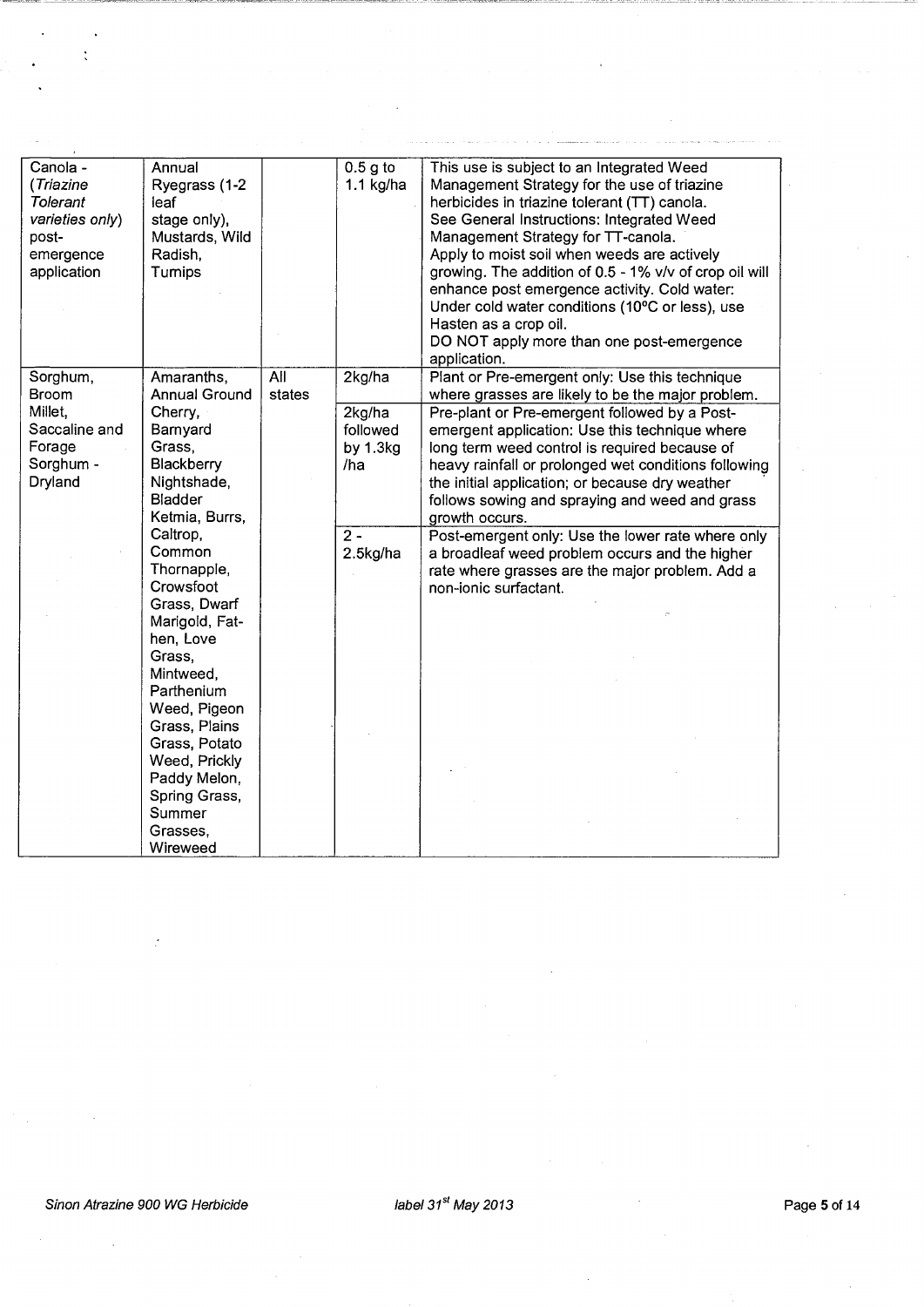| Sorghum,<br>Broom Millet,<br>Saccaline and<br>Forage<br>Sorghum -<br>irrigated              | As above<br><b>Black Bindweed</b><br>(Climbing<br>Buckwheat),<br>Cobbler's Peg,<br>Sesbania Pea,<br>Sunflowers, Wild<br>Oats                                                                                                                                                                                                                                                        | All<br>states<br>NSW,<br>ACT,<br>Vic,<br>SA,<br><b>WA</b><br>only | $1.7$ kg/h<br>followed<br>by 1.4<br>$-1.6$ kg/ha<br>$2.5 -$<br>3.3 <sub>kg</sub> | Pre-plant or Pre-emergence followed by a Post-<br>emergence application (See General Instructions): Use<br>the lower rate on medium textured soils and the higher rate<br>where grasses are the major problem or on heavy soils.<br>Pre-or Post-emergent only (See General Instructions):<br>Use the lower rate on light sandy soils, i.e. soils low in<br>organic matter, and medium textured soils and the higher<br>rate where grasses are the major problem or on heavy<br>soils.<br>DO NOT apply as a pre-emergent application to light sandy<br>soils. Add a non-ionic surfactant to post-emergent<br>applications. Note: Not recommended in the M.I.A. |
|---------------------------------------------------------------------------------------------|-------------------------------------------------------------------------------------------------------------------------------------------------------------------------------------------------------------------------------------------------------------------------------------------------------------------------------------------------------------------------------------|-------------------------------------------------------------------|----------------------------------------------------------------------------------|---------------------------------------------------------------------------------------------------------------------------------------------------------------------------------------------------------------------------------------------------------------------------------------------------------------------------------------------------------------------------------------------------------------------------------------------------------------------------------------------------------------------------------------------------------------------------------------------------------------------------------------------------------------|
| Sorghum,<br>Broom Millet,<br>Saccaline and<br>Forage<br>Sorghum<br>- Irrigated &<br>Dryland | Black Pigweed,<br>Mintweed                                                                                                                                                                                                                                                                                                                                                          | Qld<br>only                                                       | $1.3$ kg/ha                                                                      | Pre-plant, Pre-emergence or Post-emergent only: Apply<br>when weeds are young (4-6 true leaves) and actively<br>growing.                                                                                                                                                                                                                                                                                                                                                                                                                                                                                                                                      |
| Sorghum                                                                                     | Parthenium<br>weed<br>Black pigweed,<br>Sesbania pea                                                                                                                                                                                                                                                                                                                                | All<br><b>States</b>                                              | 3.3 kg/ha<br>$1.1$ kg/ha<br>& 400<br>mL/ha<br>$2,4-D$<br>amine<br>625            | Apply as a pre-emergence blanket spray. Add 150mL of a<br>non-ionic surfactant to each 100 L spray.<br>Post emergence.                                                                                                                                                                                                                                                                                                                                                                                                                                                                                                                                        |
| Maize & Sweet<br>Corn - Irrigated<br>& Dryland                                              | Amaranths,<br>Annual Ground<br>Cherry,<br>Barnyard Grass,<br>Blackberry<br>Nightshade,<br>Bladder Ketmia,<br>Burrs, Caltrop,<br>Common<br>Thornapple,<br>Crowsfoot<br>Grass, Dwarf<br>Marigold, Fat-<br>hen, Lovegrass,<br>Mintweed,<br>Parthenium<br>Weed, Pigeon<br>Grass, Plains<br>Grass, Potato<br>Weed, Prickly<br>Paddy Melon,<br>Spring Grass,<br>Summer Grass,<br>Wireweed | All<br><b>States</b>                                              | $2.5 - 3.3$<br>kg                                                                | Pre-plant, Pre-emergence or Post-emergent application:<br>Use the lower rate where broadleaf weeds are the major<br>problem and the higher rate where grasses are the major<br>problem or on heavy soils.<br>Post-emergent application: use a non-ionic surfactant                                                                                                                                                                                                                                                                                                                                                                                            |

i.

**Carl Corporation** 

المستحدث المتابعة المتحدة والمست

a di serang la

 $\ddot{\phantom{1}}$  $\bar{\zeta}$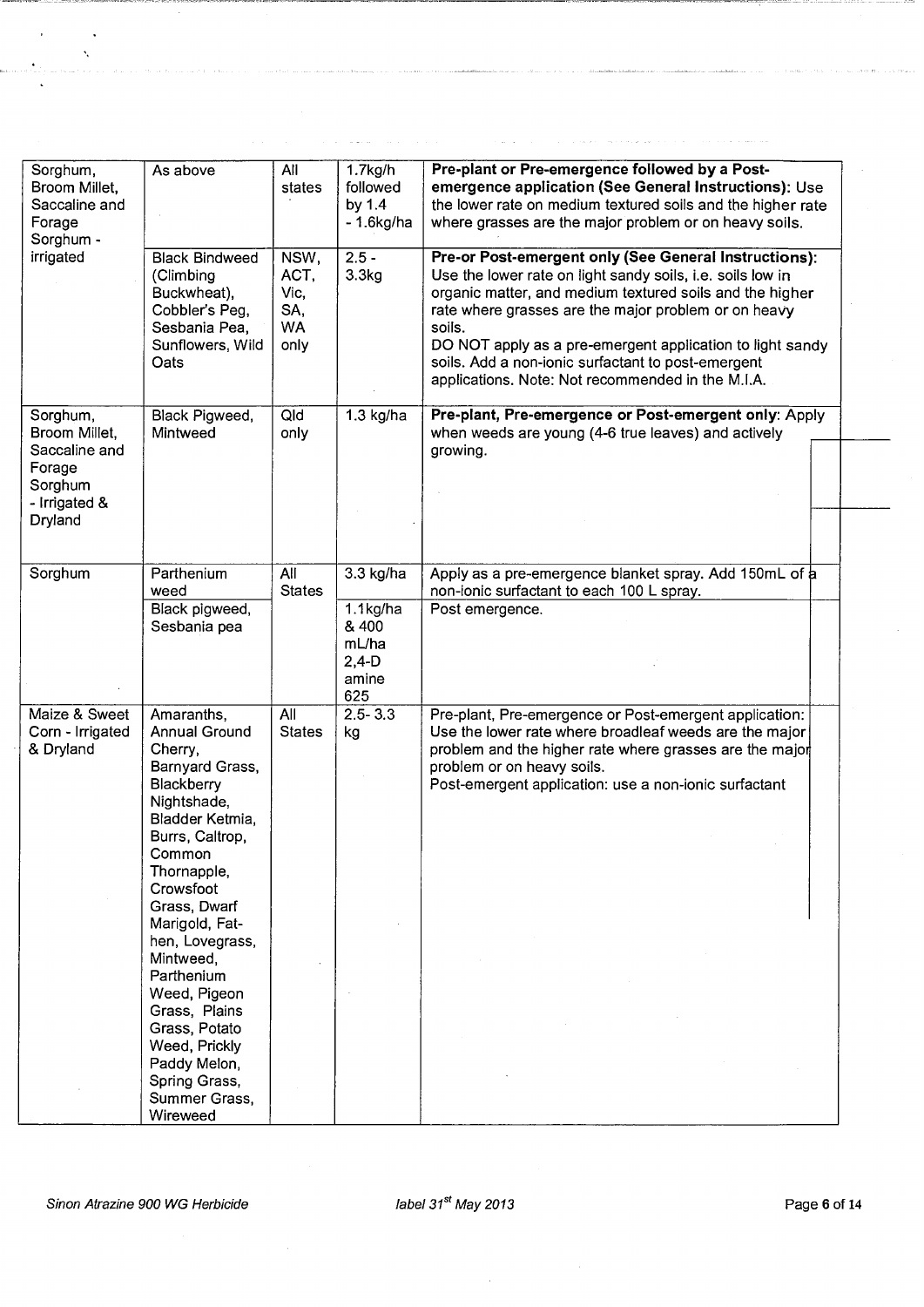| Maize and      | <b>Black</b>            | Central              | 1.2kg/ha   | Pre-emergence                                                                                                             |
|----------------|-------------------------|----------------------|------------|---------------------------------------------------------------------------------------------------------------------------|
| Sorghum        | pigweed<br>Thornapple & | Qld only<br>Qld, NSW | 830g-      | Use the lower rate when weeds are small and actively                                                                      |
|                | other                   | only                 | 1.1kg/ha   | growing. Use the higher rate for large weeds or when plants                                                               |
|                | broadleaf               |                      | plus 300-  | are not actively growing. Spray when the crop has 4-6 fully                                                               |
|                | weeds                   |                      | 500        | expanded leaves and secondary root have developed. Do                                                                     |
|                | including               |                      | mL/ha      | not add surfactants or crop oil. If rotating to winter cereal                                                             |
|                | Annual                  |                      | Tordon     | crops do not apply this tank mixture within 6 months of the                                                               |
|                | Ground                  |                      | $75-D$     | expected sowing date. For other crops or situations observe                                                               |
|                | Cherry,                 |                      |            | plant back information on the respective product labels.                                                                  |
|                | <b>Bladder</b>          |                      |            |                                                                                                                           |
|                | Ketmia,                 |                      |            |                                                                                                                           |
|                | Caltrop,                |                      |            |                                                                                                                           |
|                | Bellvine,               |                      |            |                                                                                                                           |
|                | Mintweed,               |                      |            |                                                                                                                           |
|                | Noogoora                |                      |            |                                                                                                                           |
|                | burr, Wild              |                      |            |                                                                                                                           |
|                | Gooseberry,             |                      |            |                                                                                                                           |
|                | Pigweed,                |                      |            |                                                                                                                           |
|                | <b>Black</b>            |                      |            |                                                                                                                           |
|                | pigweed                 |                      |            |                                                                                                                           |
|                | Amaranthus              |                      |            |                                                                                                                           |
|                | spp.                    |                      |            |                                                                                                                           |
|                | Sesbania                |                      |            |                                                                                                                           |
|                | pea,                    |                      |            |                                                                                                                           |
|                | Wandering               |                      |            |                                                                                                                           |
|                | Jew                     |                      |            |                                                                                                                           |
| Luceme $-$     | Mintweed                | All states           | 600 g/ha   | Apply when the first germination of mintweed seedlings are                                                                |
| established    |                         |                      |            | 5-8cm high and actively growing. Using the low volume                                                                     |
| (more than one |                         |                      |            | boom spray apply 140-170 litres spray mixture per hectare.                                                                |
| year Qld)      |                         |                      |            | DO NOT TREAT LUCERNE STANDS UNDER 1 YEAR                                                                                  |
|                |                         |                      |            | OLD.                                                                                                                      |
| Sugar Cane     | Giant                   | Qld, WA              | 2.2 to 3.3 | Apply when soil is moist. Avoid spraying weeds under                                                                      |
|                | Sensitive               | only                 | kg         | stress. Apply by ground rig only and obtain good cover of.                                                                |
|                | Plant                   |                      |            | target weeds.                                                                                                             |
|                | Barnyard                | Qld, WA              |            | Use high rates towards the higher end of the range where<br>heavy soil or high trash levels are present. Use higher rates |
|                | Grasses,                | and NSW              |            | for grasses. Approximate period of weed control: 2.2kg - up                                                               |
|                | Blue Top,<br>Borreria   | only                 |            | to 4 weeks. 3.3kg - up to 10 weeks. A pre-emergent                                                                        |
|                | (Square                 |                      |            | application is preferred for grasses.                                                                                     |
|                | weed),                  |                      |            | Control of emerging broadleaf weeds:                                                                                      |
|                | Budda Pea,              |                      |            | Where plants are large or conditions dry, 1 litre of 2,4-D                                                                |
|                | Cobbler's-              |                      |            | amine/ha should be added.                                                                                                 |
|                | Pegs,                   |                      |            | If grasses are a problem this product should be applied                                                                   |
|                | Crowsfoot               |                      |            | prior to weed emergence. If emerged grasses are present                                                                   |
|                | Grass,                  |                      |            | add Paraquat 250 at 1.2 to 1.7 L/ha.                                                                                      |
|                | Flannel                 |                      |            |                                                                                                                           |
|                | Weed.                   |                      |            |                                                                                                                           |
|                | Paddy's                 |                      |            |                                                                                                                           |
|                | Lucerne                 |                      |            |                                                                                                                           |
|                | (Common                 |                      |            |                                                                                                                           |
|                | sida),                  |                      |            |                                                                                                                           |
|                | Pigweed,                |                      |            |                                                                                                                           |
|                | Sesbania,               |                      |            |                                                                                                                           |
|                | Sida Retusa,            |                      |            |                                                                                                                           |
|                | Spiny Spider            |                      |            |                                                                                                                           |
|                | Flower (Wild            |                      |            |                                                                                                                           |
|                | Rose),                  |                      |            |                                                                                                                           |
|                | Stinking                |                      |            |                                                                                                                           |
|                |                         |                      |            | label $31st$ May 2013<br>Page 7 of 14                                                                                     |

 $\tau_{\rm in}$  and

المناصب والمستستست والمستعمل والمستحدث

÷.

 $\ddot{\phantom{0}}$  $\ddot{\cdot}$ 

 $\bar{z}$ 

 $\tau$  , associated as a  $\tau$ 

فللمحادث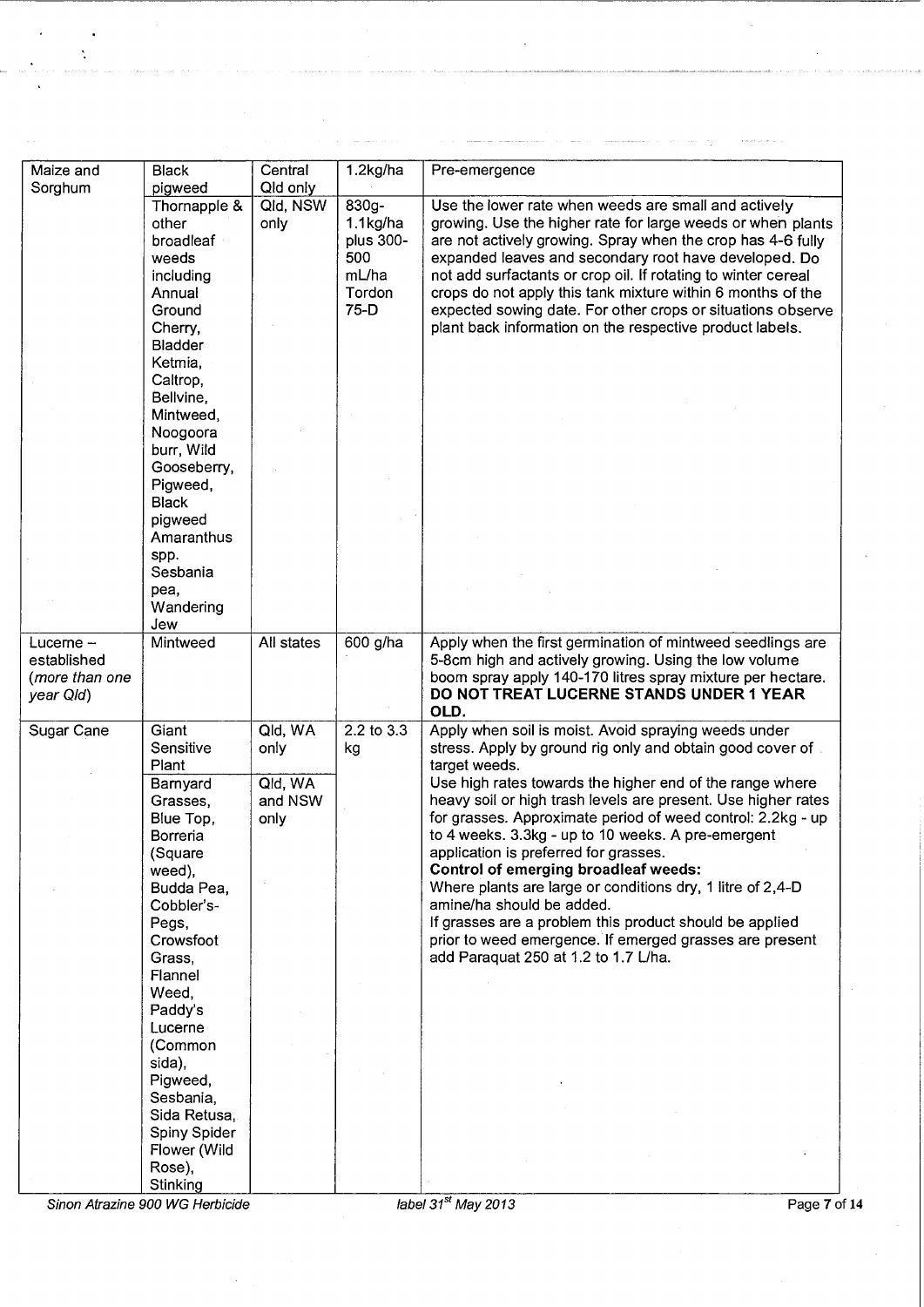|                                | Passion<br>Vine.<br>Summer<br>Grasses.<br>Sweet Briar.<br>Thickhead.<br><b>Vines</b>                                                                 |         |                                                                       |                                                                                                                                                                                                                                                                                                                                                                                                                                                                                                                                                                                                                                                                                                                                                                     |
|--------------------------------|------------------------------------------------------------------------------------------------------------------------------------------------------|---------|-----------------------------------------------------------------------|---------------------------------------------------------------------------------------------------------------------------------------------------------------------------------------------------------------------------------------------------------------------------------------------------------------------------------------------------------------------------------------------------------------------------------------------------------------------------------------------------------------------------------------------------------------------------------------------------------------------------------------------------------------------------------------------------------------------------------------------------------------------|
| Lupins-<br>Weedfree<br>Seedbed | Capeweed,<br>Turnip, Wild<br>Radish.<br>Doublegee,<br>Clovers and<br>Medics,<br>Mustard,<br>Wireweed.<br>Suppression<br>of Annual<br>Grass<br>Weeds. | WA only | $280 -$<br>560g/ha<br>plus<br>$280 -$<br>560g/ha<br>Simazine<br>900WG | Apply to bare moist soil immediately before or at seeding.<br>Application should not be made to ridged or excessively<br>cloddy soil. Incorporation by the sowing operation should<br>not exceed 5cm. Sufficient rainfall (20-30mm) to wet the soil<br>through the weed root zone is necessary within 2-3 weeks<br>of application. Results can be variable if seasonal<br>conditions are dry prior to sowing and lupins are sown into<br>a dry or low moisture seedbed.<br>Apply a maximum of 930g/ha of the mixture on yellow<br>sands. Apply 1.2kg/ha on all other soil types.<br>NOTE: Some early crop phytotoxicity may be observed<br>particularly on yellow sands carrying native pear and pine<br>vegetation.<br>Caution: Do not use on white or grey sands. |

Ń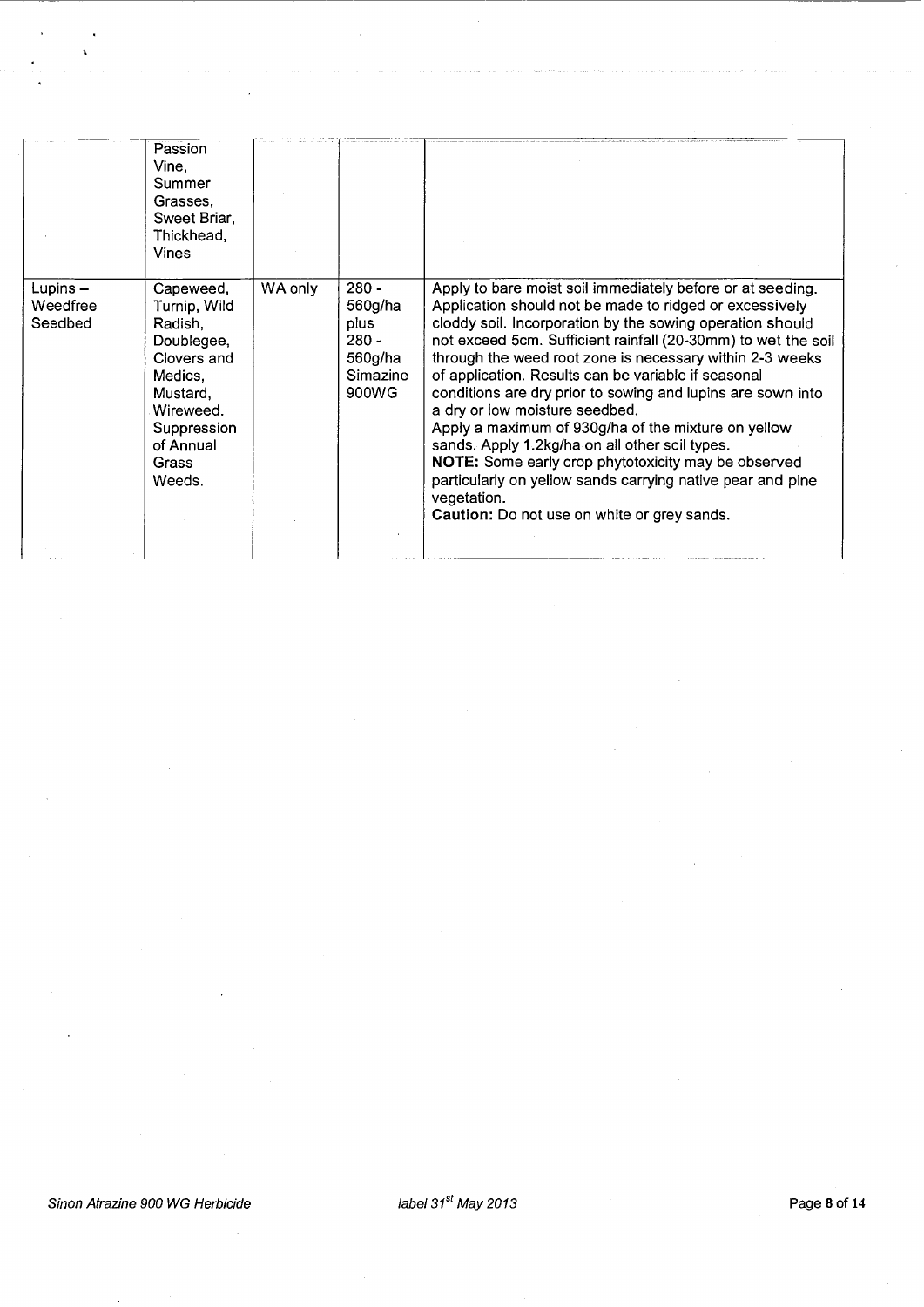| Eucalypt and<br>Pinus radiata<br>plantations                                                                                                           | Common<br>Sowthistle, Mouse<br>Eared Chickweed,<br>Sand Brome,<br>Silver Grass, Wild<br>Oats, Yorkshire<br>Fog Grass                                                                                                                          | All<br>states                                     | $5 -$<br>8.8kg/ha                                                                                | Pre-planting: Graze the area heavily and apply by boom<br>spray or aircraft no more than two weeks before planting.<br>Post-planting: Apply by boom spray either immediately<br>after or within one month of planting. When applying by<br>aircraft, the pines must be at least one month. Application<br>must be made before the Spring flush commences. Use<br>rates towards the lower end of the range where broadleaf<br>weeds are the major problem and rates towards the<br>higher end of the range where grasses are the major<br>problem. Use up to 8.8 kg per hectare on clay loams and<br>heavy textured soils. For sandy soils and soils described<br>as highly erodible, apply a maximum of 5kg per hectare.<br>DO NOT apply with a knapsack sprayer. |
|--------------------------------------------------------------------------------------------------------------------------------------------------------|-----------------------------------------------------------------------------------------------------------------------------------------------------------------------------------------------------------------------------------------------|---------------------------------------------------|--------------------------------------------------------------------------------------------------|-------------------------------------------------------------------------------------------------------------------------------------------------------------------------------------------------------------------------------------------------------------------------------------------------------------------------------------------------------------------------------------------------------------------------------------------------------------------------------------------------------------------------------------------------------------------------------------------------------------------------------------------------------------------------------------------------------------------------------------------------------------------|
| Pinus radiata<br>plantations                                                                                                                           | Wild oats, Silver<br>grass, Ryegrass,<br>Yorkshire fog<br>grass, Sand<br>brome, Mouse-<br>eared chickweed,<br>Capeweed,<br>Clovers,<br>Sowthistle<br>seedlings                                                                                | NSW,<br>ACT,<br>Vic,<br>SA,<br>WA,<br>Tas<br>only | $1.6 - 2.2$<br>kg/ha plus<br>5.6-8L/ha<br>Amitrole T                                             | Pre-planting or Post Planting: Spray to pine seedlings.<br>Use the higher rate where grasses are a major problem.<br>Preferably apply as a strip, rather than blanket application.<br>Method of application - refer to Application Table.                                                                                                                                                                                                                                                                                                                                                                                                                                                                                                                         |
| <b>Grass Seed</b><br>Crops                                                                                                                             | <b>Brome Grass</b>                                                                                                                                                                                                                            | All<br><b>States</b>                              | $1.0 -$<br>1.2kg/ha                                                                              | Apply after the Autumn break when Brome grass is just<br>emerging. Apply by low volume boom spray.                                                                                                                                                                                                                                                                                                                                                                                                                                                                                                                                                                                                                                                                |
| (Established<br>stand of<br>Sirocco,<br>Phalaris,<br>Demeter<br>Fescue, &<br>Currie<br>Cocksfoot)-<br>Seedling Signal<br>Grass &<br>Panicum<br>maximum | Billygoat weed<br>(Blue top),<br>Crowsfoot Grass,<br>Cobblers pegs,<br>Fleabane,<br>Love Grass,<br>Mexican poppy,<br>Setaria spp,<br>Sida spp,<br>Stinking Roger,<br>Thickhead,<br>Wild hops, Wild<br>radish,<br>Woolly top,<br>Rhodes grass. | Qld<br>only                                       | $2.5 -$<br>3.3kg/ha                                                                              | Pre-emergent: Apply at or immediately after planting,<br>preferably to a moist soil, and before crop and weeds<br>germinate. Use the lower rate on Panicum maximum seed<br>crops and the higher rate on Signal Grass when grasses<br>are likely to be the major problem. Guinea Grass, Panics<br>and Green Summer Grasses (Brachiaria spp.) are not<br>controlled.<br>Warning - Damage can occur to Panicum maximum when<br>application is made under cool, dry conditions.<br>NOTE: When used in Signal Grass and Panicum<br>maximum user accepts all responsibility should any<br>damage occur.                                                                                                                                                                 |
| Seedling<br>Ryegrass crops                                                                                                                             | Toad rush,<br>Winter grass<br>Winter grass,<br>Toad rush,<br>Broadleaf weed                                                                                                                                                                   | Vic<br>only                                       | 480-<br>550g/ha<br>$550g/ha+$<br>500mL/ha<br><b>MCPA</b><br>500 & 160<br>mL/ha<br>Dicamba<br>500 | Use the lower rate at 2-3 true leaves and the higher rate<br>at tillering.<br>Use at tillering stage.                                                                                                                                                                                                                                                                                                                                                                                                                                                                                                                                                                                                                                                             |
| Established<br>Ryegrass seed<br>crops                                                                                                                  | Barley grass,<br>Docks,<br>Loosestrife, Soft<br>brome,<br>Sorrel, Silver<br>grass, Toad rush,<br>Winter grass                                                                                                                                 |                                                   | 830g to<br>$1.1$ kg/ha                                                                           | Apply after good autumn rains and conditions are<br>becoming cooler around late May to mid June. Graze<br>heavily before application.<br>Note: Summer crop damage may occur on sandy soils or<br>if the crop is water stressed. Do not apply nitrogen prior to<br>spraying.                                                                                                                                                                                                                                                                                                                                                                                                                                                                                       |

Sinon Atrazine 900 WG Herbicide *in the state of the label* 31<sup>st</sup> May 2013 **Page 9 of 14** Page 9 of 14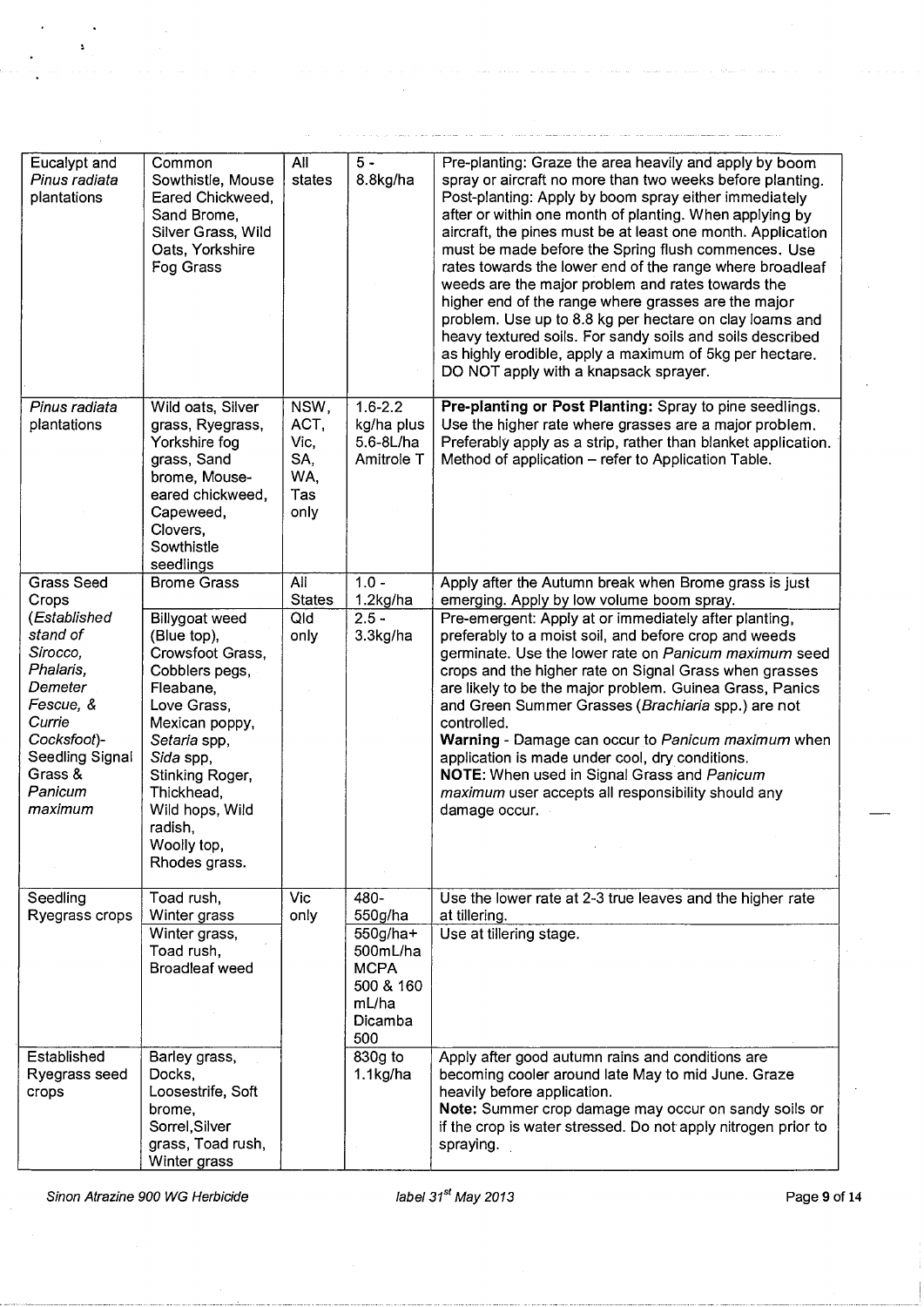| Fallow area<br>maintenance(pr<br>ior to sowing<br>wheat, peas,<br>lupins)                                         | <b>Broadleaf weeds</b><br>and grasses                                                                                                                                                                                                                                                                                                                                                                                                                                                             |                                                        | 650 g to<br>870 g/ha | Apply late July to mid September for May- June sowing.<br>Use the higher rate for a 14 month fallow and apply in<br>February/ April before autumn rains.                                                                                                                                                                                                                                                                                          |
|-------------------------------------------------------------------------------------------------------------------|---------------------------------------------------------------------------------------------------------------------------------------------------------------------------------------------------------------------------------------------------------------------------------------------------------------------------------------------------------------------------------------------------------------------------------------------------------------------------------------------------|--------------------------------------------------------|----------------------|---------------------------------------------------------------------------------------------------------------------------------------------------------------------------------------------------------------------------------------------------------------------------------------------------------------------------------------------------------------------------------------------------------------------------------------------------|
| Fallow areas<br>maintenance<br>(prior to<br>planting a<br>Sorghum crop<br>in a<br>conservation<br>tillage system) | Amaranthus,<br><b>Annual Ground</b><br>Cherry, Barnyard<br>Grass, Black<br><b>Bindweed</b><br>(Climbing<br>Buckwheat),<br>Blackberry<br>Nightshade,<br>Bladder Ketmia,<br>Burrs, Caltrop,<br>Cobbler's Pegs,<br>Common<br>Thornapple,<br>Crowsfoot Grass,<br>Dwarf Marigold,<br>Fat Hen, Love<br>Grass, Mintweed,<br>Parthenium<br>Weed, Pigeon<br>Grass, Pigweed,<br>Plains Grass,<br>Potato Weed,<br><b>Prickly Paddy</b><br>Melon, Sesbania<br>Pea, Spring<br>Grass, Summer<br>Grass, Wireweed | Qld,<br>NSW,<br><b>ACT</b><br>only                     | $2 -$<br>3.3kg/ha    | Pre-plant: Apply to moist soil or when rain is imminent<br>and prior to the germination of weeds and grasses, or as a<br>tank mixture with a specific knockdown herbicide if weeds<br>and grasses are present. Use the lower rate when short-<br>term control of weeds and grasses is required or where a<br>wheat crop will follow sorghum in the rotation. Use the<br>higher rate when longer term control of weeds and<br>grasses is required. |
| Roadside and<br>Rights of Way                                                                                     | Parthenium Weed                                                                                                                                                                                                                                                                                                                                                                                                                                                                                   | Qld,<br>NSW,<br><b>ACT</b><br>and<br><b>NT</b><br>only | 3.3 kg/ha            | Pre-and Post-emergence: Apply to moist soil, following<br>germinating rains and when further follow up rain is<br>imminent. Where germination has occurred, ensure<br>application is made to seedling plants.                                                                                                                                                                                                                                     |

## **NOT TO BE USED FOR ANY PURPOSE, OR IN ANY MANNER, CONTRARY TO THIS LABEL UNLESS AUTHORISED UNDER APPROPRIATE LEGISLATION**

**WITHHOLDING PERIOD:** 

**Harvest: NOT REQUIRED WHEN USED AS DIRECTED Grazing:** 

**CANOLA:** 

**Pre-emergent application:· DO NOT GRAZE OR CUT FOR STOCK FOOD FOR 15 WEEKS AFTER APPLICATION.**  Post-emergent application: - DO NOT GRAZE OR CUT FOR STOCK FOOD FOR 6 WEEKS AFTER APPLICATION. **Other Crops: DO NOT APPLY TO AREAS THAT WILL OR MAY BE GRAZED OR CUT FOR STOCK FOOD WITHIN 28 DAYS AFTER APPLICATION.**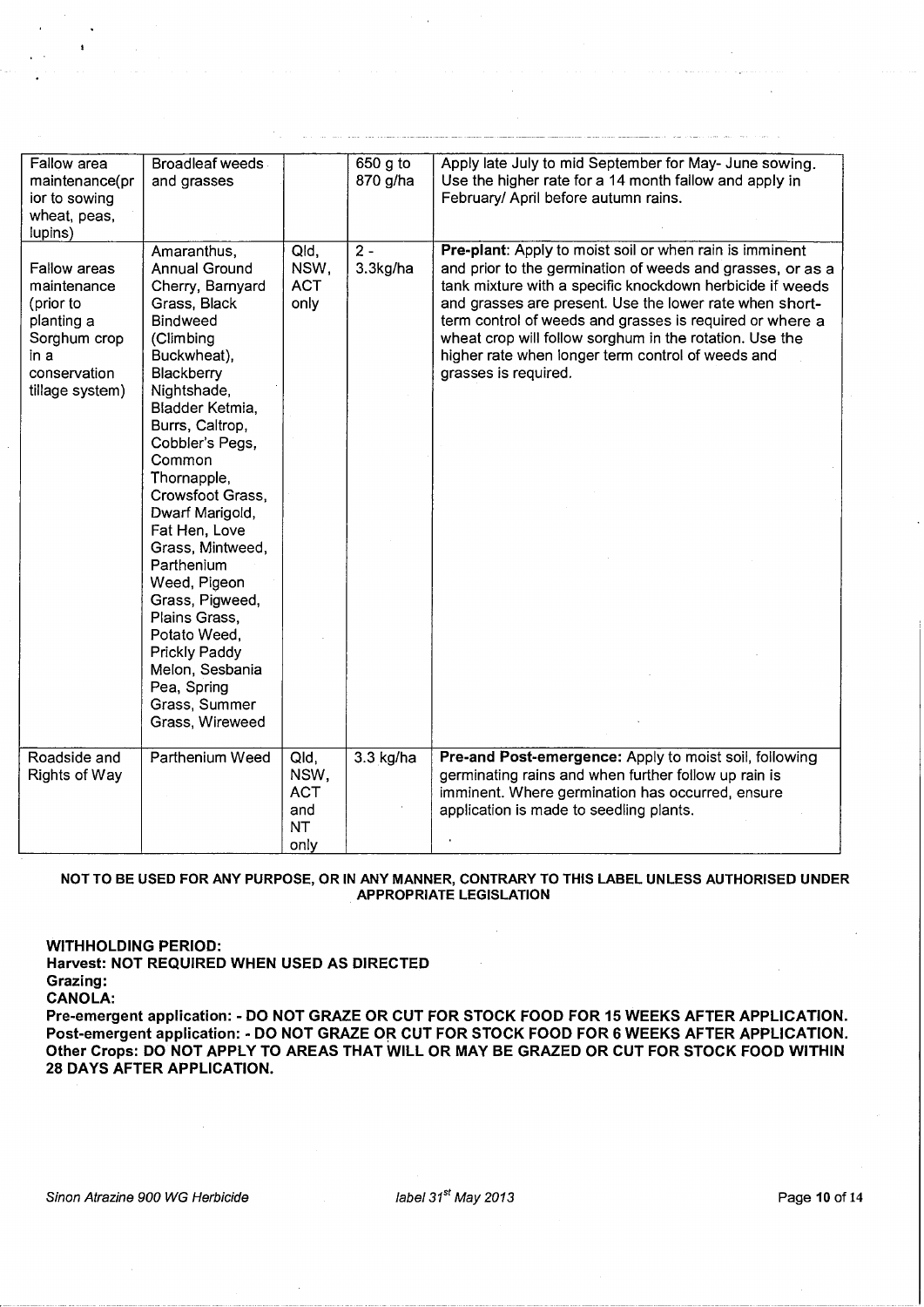## **METHOD OF APPLICATION TABLE:**

### Pinus radiata plantation

| <b>Type of Application</b> | <b>Critical Comments</b>                                                                                                                                                                            |
|----------------------------|-----------------------------------------------------------------------------------------------------------------------------------------------------------------------------------------------------|
| Pre-planting               | Graze area heavily and apply the tank mixture no more than 2 weeks<br>before planting                                                                                                               |
| Post-planting              | Apply tank mixture either immediately after or within one month of<br>planting. Application must be made before the spring commences.<br>Avoid spraying the pine seedlings by using directed spray. |

# **GENERAL INSTRUCTIONS**

This product is a pre- and post-emergence herbicide, which will selectively control:

• Weeds and grasses in canola (triazine tolerant varieties only), sorghum, maize, sweet corn, sugar cane, lupins, broom millet, saccaline and forage sorghum.

• Mintweed in established Lucerne.

• Brame grass in Sirocco Phalaris, Demeter Fescue and Currie Cocksfoot grass seed crops.

• Provide control of weeds and grasses growing on a fallow in a conservation tillage system.

However, established perennial species, large annuals, and large broadleaf weeds are not satisfactorily controlled at the rates recommended. It acts mainly through root absorption; its effectiveness depends on the occurrence of rainfall or irrigation to move it down into the weed zone. Duration and effectiveness of control depends on the amount of chemical applied, soil type, rainfall and particular weed species.

**The maximum rate of atrazine application in all crops except plantation forestry is limited to an amount of product equivalent to 3kg a.i. atrazine/ha per year. DO NOT exceed this limit, especially when applying an atrazine herbicide post-emergence, where an atrazine herbicide has been applied pre-emergence.** 

The maximum rate of application in plantation forestry is an amount of product equivalent to 4.5kg ai atrazine/ha per year in forestry situations in sandy soils and soils classed as highly erodible and product equivalent to 8 kg ai atrazine/ha per year for clay lands and heavier textured soils.

# **MIXING**

Fill spray tank 60-80% full with clean water BEFORE adding Sinon Atrazine 900 WG Herbicide. Begin agitating vigorously and continue agitation during the entire mixing and spraying operation. Pour required amount of product steadily into the spray tank.

Allow vigorous bypass agitation to completely disperse product. DO NOT dump product into spray tank all at once. After adding required quantity of product and obtaining complete dispersion, continue to fill tank to desired level for spraying. Thorough agitation of the spray liquid should continue during the entire spraying operation.

**Note:** Spray solution should not be left standing in the tank overnight.

DO NOT mix, load or apply within 20m of any well, sink holes, intermittent or perennial stream or river.

# **INCORPORATION (Pre-plant and at sowing application)**

This product acts mainly by root absorption. Its effectiveness depends on the occurrence of rainfall or irrigation to move it down into the weed root zone. Sufficient rain or irrigation to thoroughly wet the soil through the weed root zone should occur or be made immediately after application to provide appropriate weed control. Delay in activation of the product may result in some weed growth.

In flood or furrow irrigation situations complete and continued activation of the product may not occur due to a thin band of dry soil on the surface during or after irrigation. Mechanical incorporation after application, using light harrows to incorporate the product into the soil not more than 4cm deep is required to ensure the irrigation water activates the product. Always apply the product to an even unridged seedbed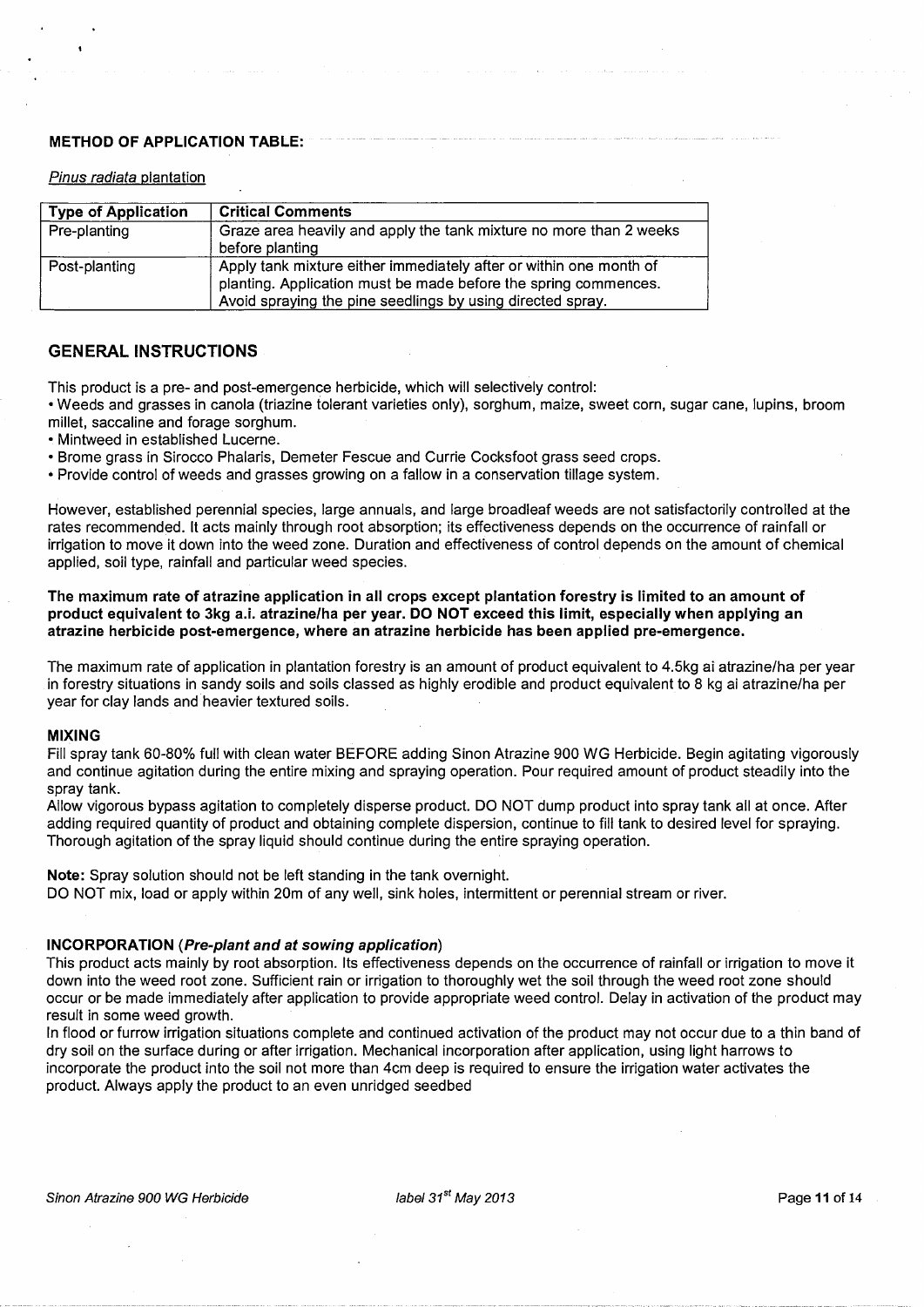# **RESISTANT WEEDS WARNING**



Sinon Atrazine 900 WG Herbicide is a member of the triazines group of herbicides. Sinon Atrazine 900 WG has the inhibitor of photosynthesis at photosystem II mode of action. For weed resistance management Sinon Atrazine 900 WG is a Group C herbicide. Some naturally occurring weed biotypes resistant to Sinon Atrazine 900 WG and other Group C herbicides may exist through normal genetic variability in any weed population. The resistant individuals can eventually dominate the weed population if these herbicides are used repeatedly. These resistant weeds will not be controlled by Sinon Atrazine 900 WG or other Group C herbicides.

Since the occurrence of resistant weeds is difficult to detect prior to use Sinon Australia Pty Limited accepts no liability for any losses that may result from the failure of Sinon Atrazine 900 WG to control resistant weeds.

Any incidents of resistance must be reported to Sinon Australia Pty Limited. Advice as to strategies and alternative treatments that can be used should be obtained from your local supplier, consultant, local Department of Agriculture or Primary Industries Department

# **INTEGRATED WEED MANAGEMENT STRATEGY FOR TT CANOLA**

The use of this product in TT canola is subject to an Integrated Weed Management Strategy for the use of triazine herbicides in TT canola. The Strategy encompasses:

• Integrated Weed Management;

- The specific management of crop plant volunteers and outcrossing to other plants; and
- Triazine herbicide residue management (agronomic and environment).

Compliance with registered label directions and adoption of the principles outlined in the Strategy will assist with implementation of crop management practices that minimise the development of herbicide resistance in treated weeds; reduce the levels of triazine residues in the environment; and manage volunteer plants and outcrossing. Copies of the Strategy are available from the Croplife website www.croplifeaustralia.org.au

It is advised that consultation be undertaken with an appropriate agronomist, consultant or Department adviser prior to the use of Atrazine Flowable Herbicide on TT canola.

To minimise herbicide resistance:

• Avoid dry sowing in heavily weed infested paddocks. Wait for a weed germination after the opening rains in weedy paddocks. Use a pre-plant knockdown or cultivation. No weeds should be allowed to survive at this stage.

• Adapt the weed control program to the anticipated weed spectrum and pressure:

**Broad leaf Weeds and Ryegrass:** Use Simazine or atrazine plus trifluralin pre-emergence. A follow-up with a Group A herbicide (if ryegrass is susceptible) or atrazine may be necessary.

**Broadleaf weeds only: Use Atrazine post-emergence** 

• DO NOT use atrazine 900g/kg or Simazine 900g/kg if the area to be treated had a triazine herbicide applied to it last season.

• Watch for escapes, especially in paddocks with a long history of Group C herbicide use.

• DO NOT use Group C herbicides in consecutive years.

# **Resistant Weeds Reporting**

Growers should collect plant or seed samples where weeds that are normally susceptible to atrazine may be resistant, get them tested and seek professional advice.

To avoid Triazine carry-over:

On acid soils (pH less than 6.5) -The maximum rate of atrazine 900g/kg or simazine 900g/kg or a combination of the two products to be applied to the crop during the growth season is 2.2kg/ha.

On alkaline soils (pH greater than 6.5) -The maximum rate of atrazine 900g/kg or simazine 900g/kg or a combination of the two products to be applied to the crop during the growth season is 1.1 kg/ha.

Post-emergence use: It is recommended that atrazine 900g/kg only be used, and at rates of 1.1 kg/ha or less, on both acid and alkaline soils.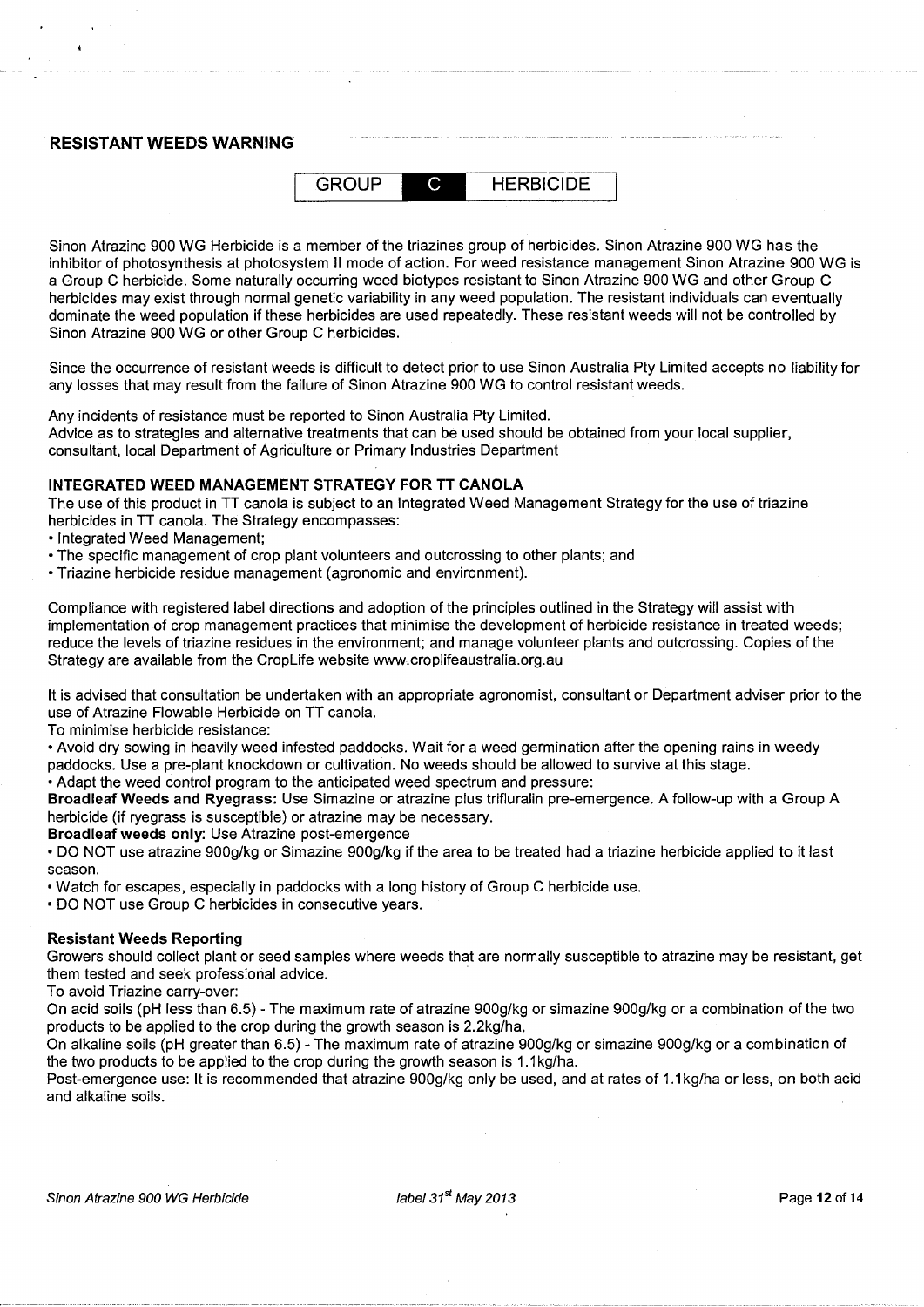## **SUMMER CROPS**

Heavy rains immediately following an application tend to result in excessive concentrations of herbicide in the seed furrow, thus encouraging possible crop injury. This is most likely to occur when a pre-plant or pre-emergent application is made using rates in excess of 2kg per hectare. To avoid the likelihood of herbicide injury follow time of application (a), (b) or (d) listed below.

# **TIME OF APPLICATION**

# **(SORGHUM, MAIZE, BROOM MILLET, SACCALINE, SWEET CORN)**

### (a) **Pre-Plant Application -followed by a post-emergence application**

Apply after establishment of the seed bed and up to two weeks prior to sowing. Application should preferably be made to moist soil and rain or irrigation should follow application. Mechanical incorporation may also assist. If using this technique on irrigated crops, then a post-emergence spray must be applied after the crop has emerged and developed 2-3 leaves. (b) **At Sowing Application- followed by post-emergence application** 

Apply at or immediately after planting and before the crop and weeds emerge. Application should preferably be made to moist soil and rain or irrigation should follow application. Mechanical incorporation may also assist. If using this technique on irrigated crops, then a post-emergence spray must be applied after the crop has emerged and developed 2-3 leaves. (c) **At Sowing Application** 

Apply at or immediately after planting and before crop and weeds emerge. Application should preferably be made to moist soil and rain or irrigation should follow application. Mechanical incorporation may also assist.

#### (d) **Post-emergence Application**

Application must be made to seedling broadleaf weeds and grasses when they are not more than 1cm high. Normally the crop is then at the 2 to 3 leaf stage. For best results the soil should be moist arid rain or irrigation should follow the application. Add a non-ionic surfactant for all post-emergent applications in sorghum, broom millet and Saccaline, and a crop oil at the recommended rate to the spray mixture for maize and sweet corn.

#### **APPLICATION**

**Ground Application:** Application can be made as an overall or band treatment. Minimum bandwidth should be 30cm. Apply 50 to 100 litres per hectare.

**Aircraft application:** With aircraft application the need for good soil moisture at the time of application and follow up rain or irrigation within 10 days is most critical. Apply 20 to 30 litres per hectare. DO NOT use human flaggers when applying by aircraft, unless protected by engineering controls such as enclosed cabs.

**TT Canola:** DO NOT apply to TT-canola by aircraft. Apply only with a low boom sprayer with a 60m buffer zone downwind of treated fields to natural or impounded lakes or dams, and a 20m buffer zone for any well, sink hole, intermittent or perennial stream. Apply only to areas where run-off is unlikely to occur or where run-off may be captured by farm earthworks. Application can be made as an overall spray or as a band spray. Minimum band-width should be 30 em.

#### **COMPATIBILITY**

This product is compatible with Paraquat 250 Herbicide and other residual herbicides such as Diuron. In sugarcane only addition of Sodium 2,4-D will assist in short term suppression of Nut grass and other sedges.

#### **PRECAUTION**

Re-entry period: DO NOT enter treated areas without protective clothing until spray has dried.

#### **PROTECTION OF CROPS, NATIVE AND OTHER NON-TARGET PLANTS**

DO NOT contaminate streams, rivers or waterways with the chemical or used containers.

DO NOT spray foliage of desirable plants.

DO NOT apply high rates of application to heavier soils if roots of desirable shrubs or trees are near the surface.

DO NOT use in channels or drains.

DO NOT use near newly planted shrubs, young ornamentals and species with shallow roots, eg. Prunus species, or trees in sandy, porous soils.

DO NOT apply under weather conditions, or from spraying equipment that may cause spray to drift onto nearby susceptible plants/crops, cropping lands or pastures.

DO NOT apply or drain or flush equipment on or near desirable trees or other plants or on areas where their roots may extend or in locations where the chemical may be washed or moved into contact with their roots.

DO NOT plant crops other than those recommended on this label for at least 6 months following treatments of this product at rates up to 1.4kg/ha and 18 months following treatments of 1.4-3.3kg/ha.

DO NOT apply in excess of 3.3kg product/ha in any one year, except in forestry situations.